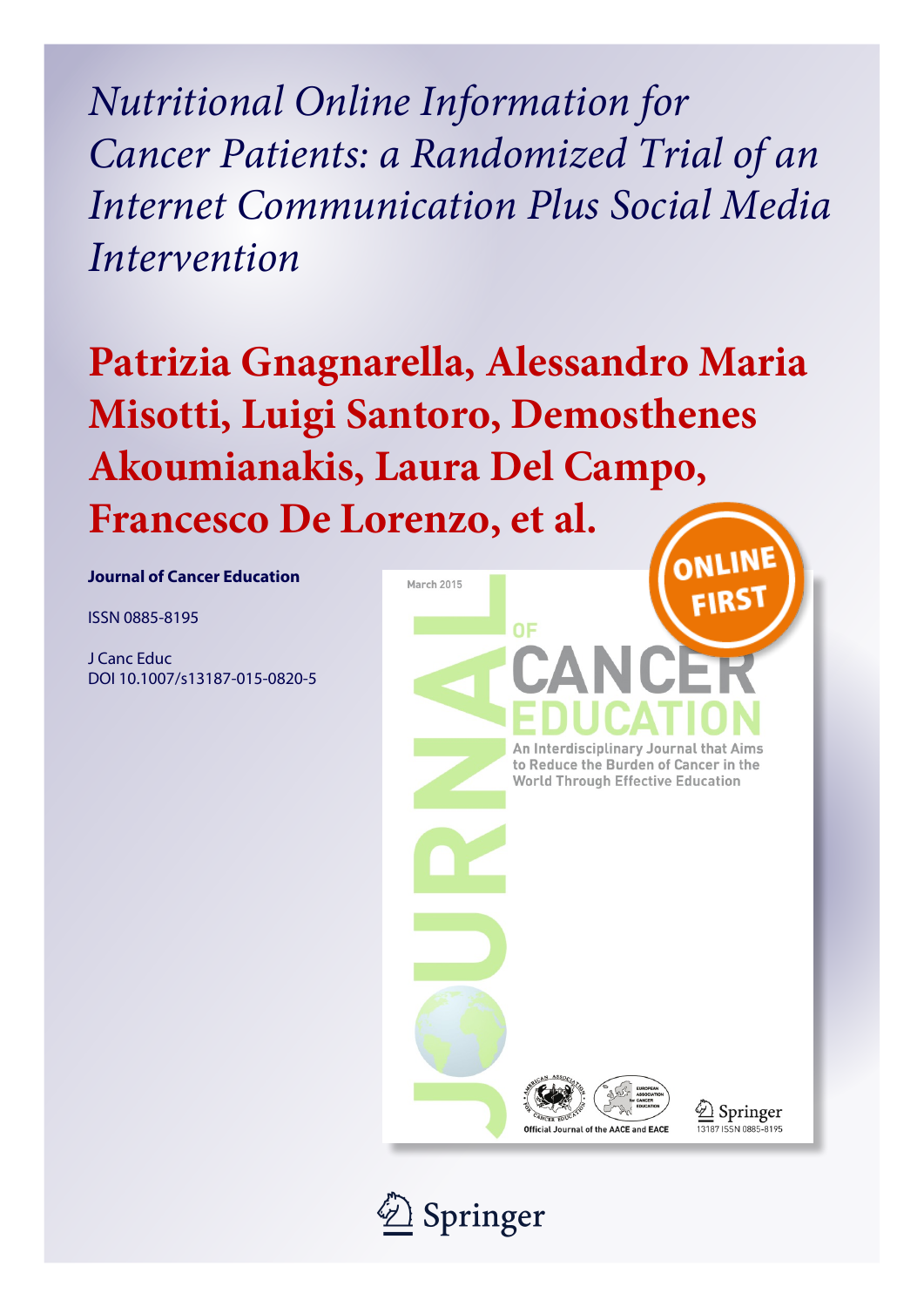**Your article is protected by copyright and all rights are held exclusively by American Association for Cancer Education. This eoffprint is for personal use only and shall not be self-archived in electronic repositories. If you wish to self-archive your article, please use the accepted manuscript version for posting on your own website. You may further deposit the accepted manuscript version in any repository, provided it is only made publicly available 12 months after official publication or later and provided acknowledgement is given to the original source of publication and a link is inserted to the published article on Springer's website. The link must be accompanied by the following text: "The final publication is available at link.springer.com".**

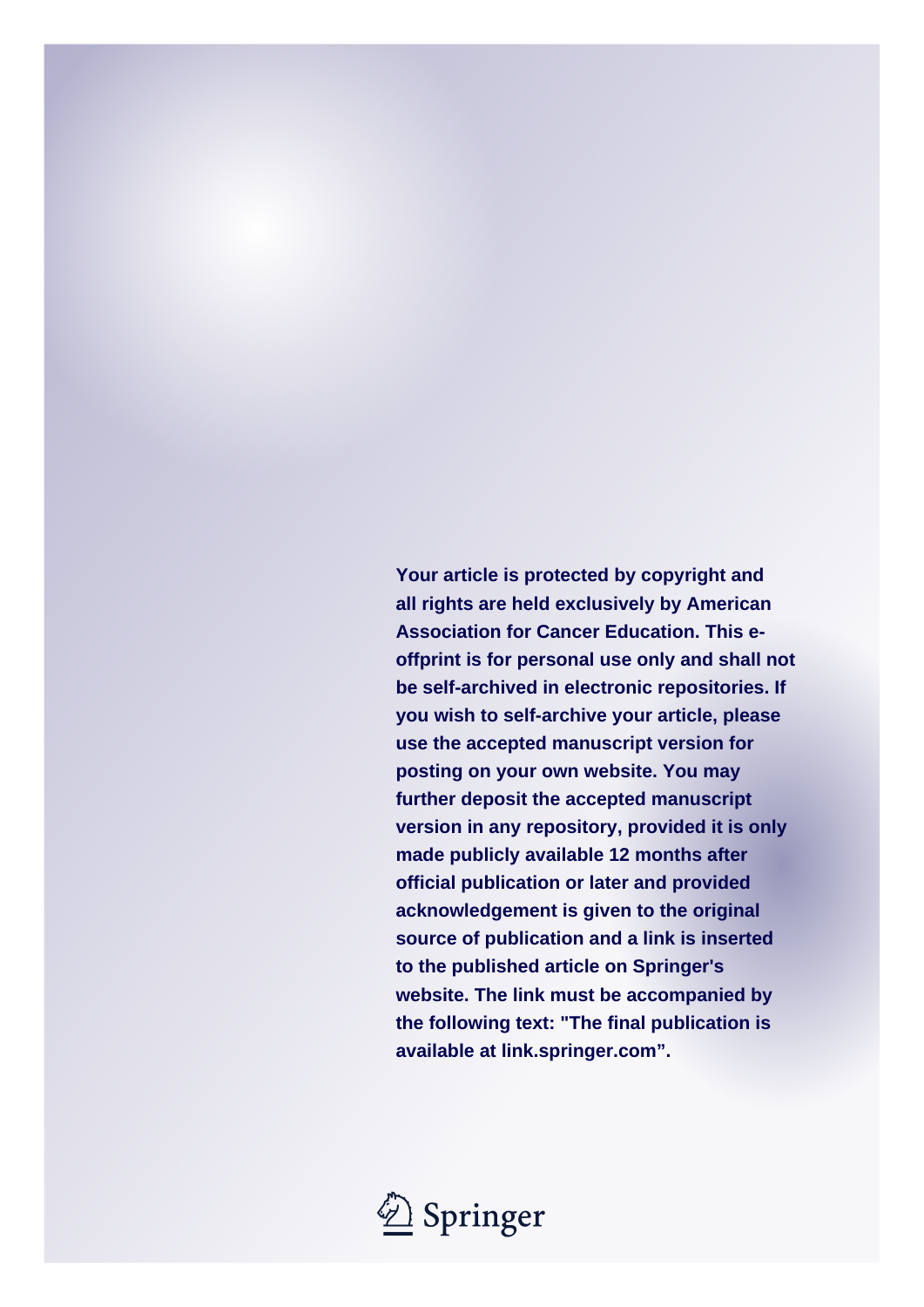# Nutritional Online Information for Cancer Patients: a Randomized Trial of an Internet Communication Plus Social Media Intervention

Patrizia Gnagnarella<sup>1</sup> · Alessandro Maria Misotti<sup>1</sup> · Luigi Santoro<sup>1</sup> · Demosthenes Akoumianakis<sup>2</sup> · Laura Del Campo<sup>3</sup> · Francesco De Lorenzo<sup>3</sup> · Claudio Lombardo<sup>4,5</sup> · Giannis Milolidakis<sup>2</sup> · Richard Sullivan<sup>6</sup> · John Gordon McVie<sup>7</sup>

 $\oslash$  American Association for Cancer Education 2015

Abstract We hypothesized that cancer patients using an Internet website would show an improvement in the knowledge about healthy eating habits, and this might be enhanced by social media interaction. A 6-month randomized intervention was set up. Eligible subjects were allocated in intervention (IG) and control groups (CG). IG had access to the website, and CG was provided with printed versions. All enrolled participants filled in Nutrition Questionnaire (NQ), Quality of Life Questionnaire (QoL) and Psychological Distress Inventory (PDI), at baseline and after 6 months. The difference between post- vs pre-questionnaires was calculated. Seventy-four subjects (CG 39; IG 35) completed the study. There was an increase in the score after the intervention in both groups for the NQ, even if not statistically significant. Dividing the IG into three categories, no (NI), low (LI) and high interactions (HI), we found a decreased score

Electronic supplementary material The online version of this article (doi[:10.1007/s13187-015-0820-5](http://dx.doi.org/10.1007/s13187-015-0820-5)) contains supplementary material, which is available to authorized users.

 $\boxtimes$  Alessandro Maria Misotti alessandro.misotti@ieo.it

- <sup>1</sup> Division of Epidemiology and Biostatistics, European Institute of Oncology, Via Ramusio 1, 20141 Milan, Italy
- <sup>2</sup> Centre for Technological Research of Crete, Technological Education Institution of Crete, Crete, Greece
- <sup>3</sup> Federazione Italiana Delle Associazioni di Volontariato in Oncologia, Rome, Italy
- <sup>4</sup> Organisation of the European Cancer Institute, Brussels, Belgium
- <sup>5</sup> SOS Europe Srl, Genoa, Italy
- <sup>6</sup> King's College London, London, UK
- <sup>7</sup> Scientific Directorate, European Institute of Oncology, Milan, Italy

(improvement) in the CG ( $-0.2$ ) and in the HI ( $-1.7$ ), and an increased score (worsening) in the NI  $(+3.3)$  ( $p=NS$ ) analysing the PDI. We found an increased score in the QoL both in CG and IG (adjusted LSMeans +3.5 and +2.8 points, respectively; p=NS). This study represents an example for support cancer patients. Despite the lack of significant effects, critical points and problems encountered may be of interest to researchers and organization working in the cancer setting. Intervention strategies to support patients during the care process are needed in order to attain the full potential of patientcentred care on cancer outcomes.

Keywords Cancer . Internet support . Randomized intervention study . Nutrition . Social media . Quality of Life . Psychological Distress Inventory

# Introduction

Numbers of cancer patients are increasing rapidly, due to advances in early detection and treatment [\[1](#page-10-0)]. They often experienced multiple and frequently severe late side effects, impaired functional status and complex emotional issues and need supportive and rehabilitative services [\[2](#page-10-0)], not routinely supplied by the health services to cope. Following cancer diagnosis, subjects frequently look for a second "virtual" opinion or for additional information on the Internet, and it may overwhelm vulnerable cancer patients with the sheer quantity of often conflicting information [\[3\]](#page-10-0). They may require more specific support to make decisions. Recently, Internet applications have shown great potential to provide cancer patients with tailored information and communication for their specific needs [[4,](#page-10-0) [5\]](#page-10-0). The Internet is a promising medium for facilitating patients empowerment and for encouraging adoption of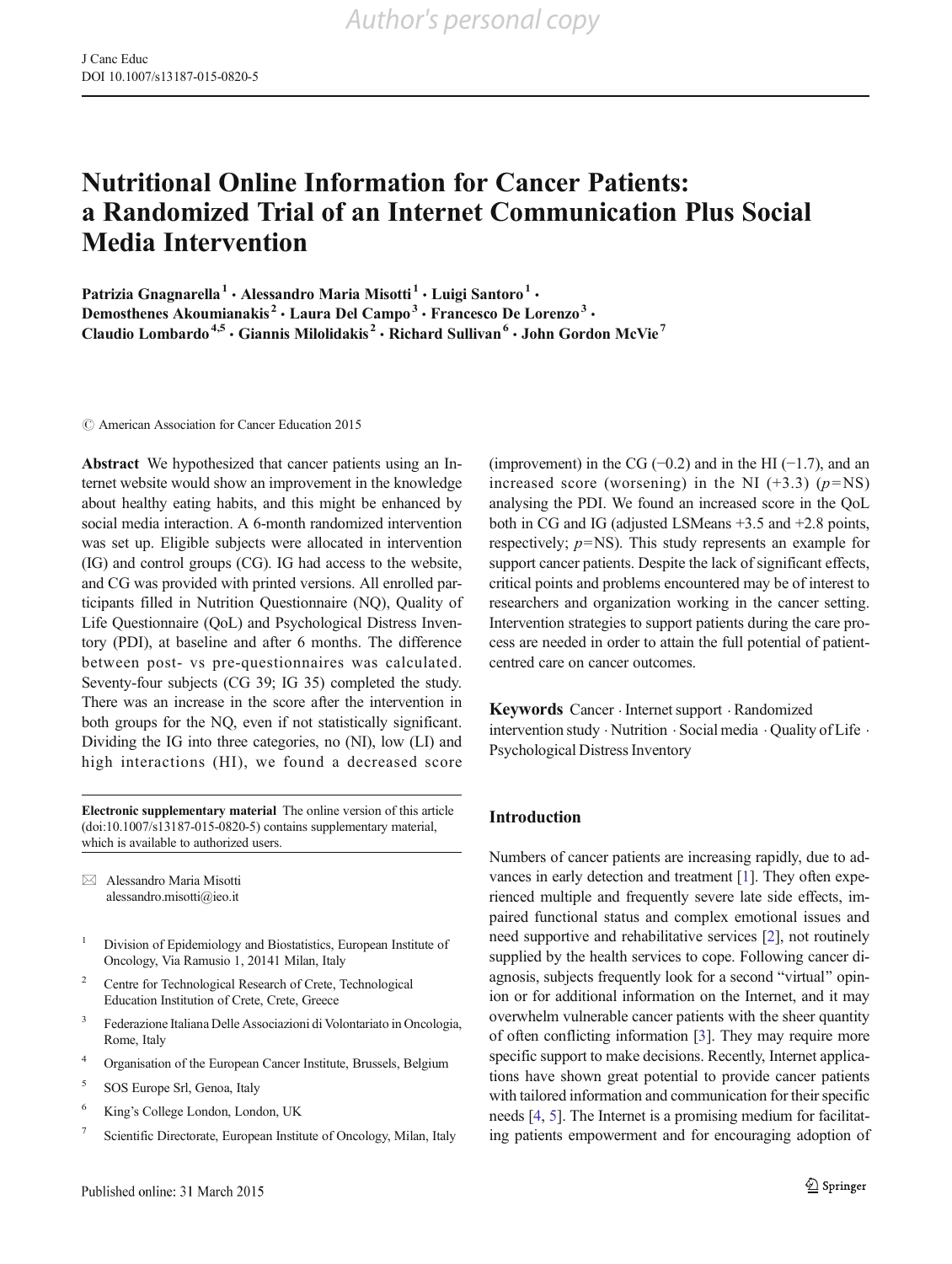health-promoting behaviours [[6,](#page-10-0) [7](#page-10-0)]; but a recent meta-analysis concluded that while existing studies on the outcomes of online cancer support show promise for achieving positive effects, there is a need for rigorous design methodology with larger study populations [[2\]](#page-10-0).

Cancer has a profound impact on subjects' physical functions, and weight loss is a common problem which can evolve into malnutrition [[8\]](#page-10-0). It has been recognized as an important component of adverse outcomes that can lead to serious and potentially lethal complications [\[9\]](#page-10-0). Moreover, cancer and its treatments may impair the ability to eat. Symptoms including anorexia, early satiety, changes in taste and smell and disturbances of the gastrointestinal tract are common side effects of cancer treatments [\[9\]](#page-10-0). Conversely, cancer patients may experience weight gain during therapy [[10\]](#page-10-0) affecting quality of life and the ability to control psychological distress. Moreover, emerging evidence shows that web-based interventions that provide appropriate supportive care and information to patients may supply further relief of symptoms and improve the quality of their lives [[11](#page-10-0), [12](#page-10-0)].

A coordinating action of the European Commission aiming to establish one efficient communication for cancer patients and caretaker from clinical researchers, scientists and physicians was launched in 2008 [[13\]](#page-10-0). In the context of this project, we developed a website dedicated to help cancer patients cope with nutritional problems arising during treatment and presenting tips on healthy eating habits. We hypothesized that subjects using the website would have learnt more about healthy eating habits and nutritional problems at the end of a 6-month intervention period compared to a control group who receive the same intervention in the form of a PDF, sent by mail. Furthermore, we hypothesized the use of the website might have a positive effect on symptom distress and quality of life compared with the control group.

# Materials and Methods

#### Study Design

A 6-month randomized intervention study was set up with the aim to evaluate the efficacy of a website ([www.](http://www.supportonutrizionale.it/) [supportonutrizionale.it](http://www.supportonutrizionale.it/) accessed until 15 August 2013) tailored for cancer patients experiencing eating and nutritional problems. Details of the study can be found elsewhere [[14](#page-10-0)]; briefly, it was conducted between June 2011 and January 2013 and it involved cancer patients seeking information about nutritional problems on Internet web sites of the study partners and social network pages: Organisation of European Cancer Institutes (OECI; [www.oeci-eeig.org](http://www.oeci-eeig.org/)), the Italian Association for cancer patients, their families and friends (Associazione Italiana dei Malati di Cancro (AIMaC); [www.aimac.it\)](http://www.aimac.it/) and the Italian Federation of Volunteer-Based Cancer Organizations (Federazione italiana delle Associazioni di Volontariato di Oncologia (FAVO); [www.favo.it\)](http://www.favo.it/). In addition, printed leaflets have been distributed at the European Institute of Oncology. Inclusion criteria were age >18 years, Italian residency, cancer diagnosis, Internet access and e-mail account over the study period. Because no particular cancer type was identified as study target, we chose to minimize the variability of the study group excluding critical subjects receiving "enteral nutrition", "parenteral nutrition" or palliative care, or reporting a significant weight loss in the last 6 months  $(≥10 %$  reduction of usual weight).

Eligible subjects were allocated to one of two study groups using a computer-generated scheme located at TENALEA website [[15\]](#page-10-0): intervention (IG) and control (CG). The first group had the possibility to access the website, which included a series of contents and reports about cancer, nutritional problems and advice to better cope with them (Online Resource 1). Participants could also interact and ask questions to a group of experts established for the study. In addition, some interactive activities were planned for the IG (polls, chat room to talk to the expert). All information published on the website was divided in "baseline contents", "weekly contents" and "in-depth blog examinations". The baseline contents referred to general information about healthy eating habits, diet and lifestyle recommendations to prevent malignancy, cancer and its therapies and nutritional problems occurring during the disease. Weekly contents were about managing eating problems during cancer therapies. In-depth blog examinations referred to specific questions posted on the blog by participants or to insights regarding general nutritional topics.

The control group (CG) did not have the access to the website; they were provided with PDF versions of the contents by e-mail. At the conclusion of the intervention, participants who were assigned to the control group were invited to access to the study website, after the completion of the study questionnaires.

All volunteers gave written consent prior to their inclusion in the study, which was approved by the Independent Ethical Committee of EuroCancerComs.

#### Measures and Questionnaires

Baseline socio-demographics and clinical variables (site of cancer, year of diagnosis, clinical treatments) were collected from all enrolled subjects. Measures at baseline and at the closure of the intervention were performed using the following study tools.

## Internet Website

The website was intended as an exclusive space for the study participants, and it contained a variety of sections and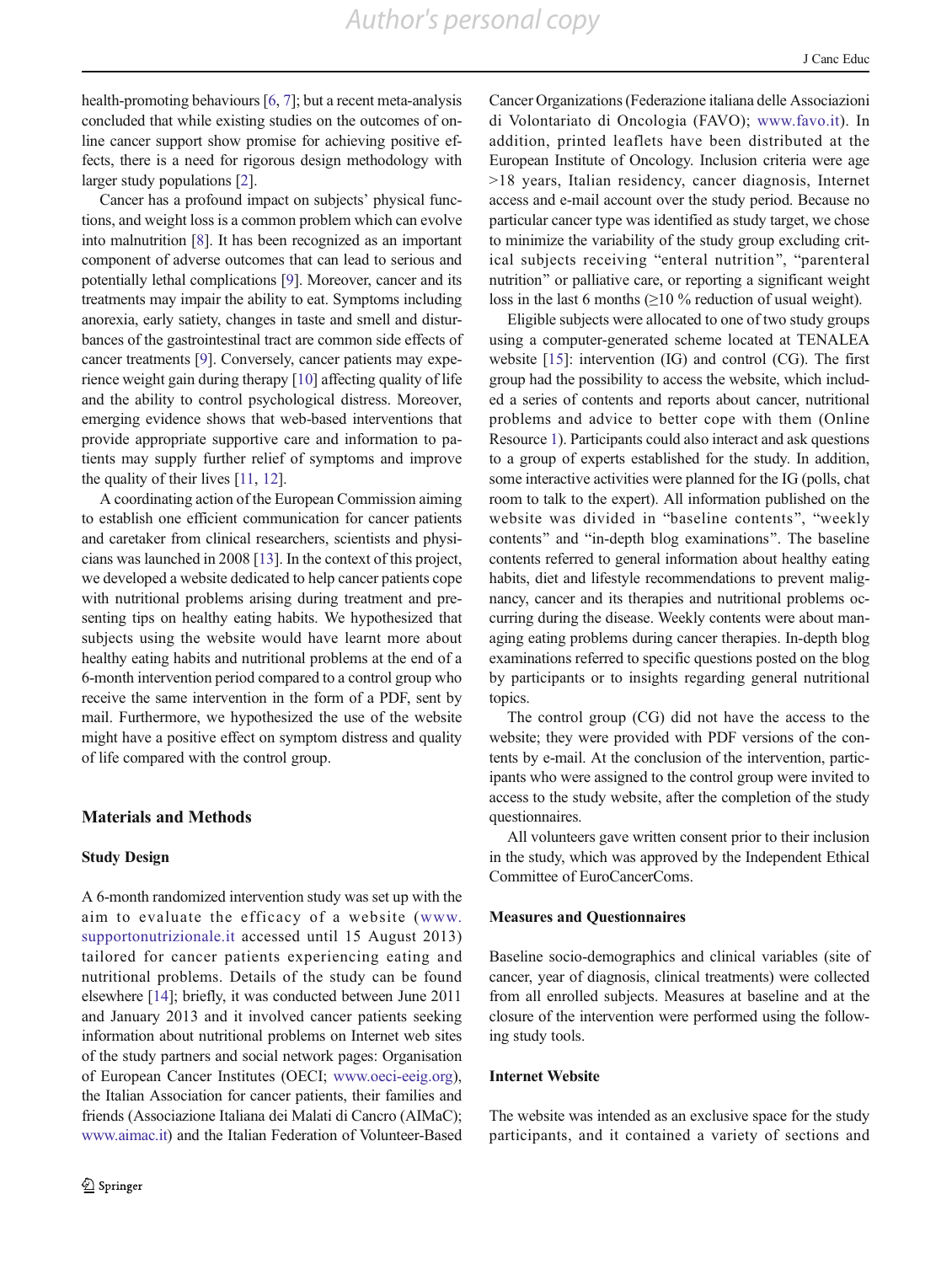functions. It comprised social media features, such as a discussion forum and a blog, where participants could share opinion and discuss topics. We considered every activity, either a comment or a vote, as a social action and counted them to asses the level of interaction. The usability and accuracy of the content were evaluated by two dieticians and two web developers in order to determine the appropriateness of the website interface.

#### Nutrition Questionnaire Development and Its Validity

The Nutrition Questionnaire (NQ) is a 20-item self-administered questionnaire. On the basis of a review of scientific literature, it was decided to construct the questionnaire in three main sections on the awareness of lifestyle and healthy eating habits, knowledge on nutritional problems during cancer and on food consumption habits. Questions were generated from existing material and literature [\[16](#page-10-0), [17\]](#page-10-0) and completed with expert advice from three dieticians. Using an initial pool of 25 questions, a review was carried out by a panel of ten researchers and four dieticians to select the items in terms of clarity, accuracy and interpretability. For score construction, each question has four possible answers, assigning a value from 0 to 3. The global score (GS) varies from 0 (worst) to 60 (best). The preliminary instrument has been tested to perform its validity on 45 cancer patients and outpatients at the European Institute of Oncology. We decide to focus NQ validity on items included into "knowledge on nutritional problem during cancer" section, because these 13 questions were more related to the study intervention. We performed an analysis of the pairwise correlation between items, checking for questions enquiring the same topic in slightly different ways (redundancy check). We considered potentially redundant each item which was related to other items with a correlation coefficient >0.6 [[18\]](#page-10-0). We found no redundancy, and no item was excluded. Moreover, we also evaluated a correlation with the corrected total score by subtracting the points of the item from the total. We consider good convergent validity correlation >0.3 [\[19\]](#page-10-0). We found a correlation <0.30 in four items, but we decided not to exclude them because it would have resulted in a negligible improvement. Internal reliability was assessed using the Cronbach's alpha. It was 0.70 for both the total score and the score for the "knowledge on nutritional problems during cancer" scale. The final questionnaire used for this study included 20 items and showed an overall adequate validity.

## Quality of Life and Psychological Distress Inventory

Quality of life (QoL) was assessed using the European Organisation for Research and Treatment of Cancer Quality of Life Questionnaire [\[20](#page-10-0)]. QoL scores range from 0 (worst) to 100 (best) for the functional and global health status (GHS) parameters and from 0 (best) to 100 (worst) for symptom parameters. A five-point difference in QoL scores is considered the minimum clinically significant difference [\[21](#page-10-0)].

Psychological Distress Inventory (PDI) is a 13-item selfadministered questionnaire to measure anxiety and depression [\[22](#page-10-0)] in cancer patients. Respondents are asked to indicate which of the five options comes closest to describing how they have been feeling in the past week. GS vary from 13 (no distress) to 65 (high level of distress), and a score over 35 is indicative of clinically significant distress [\[23\]](#page-10-0).

## Statistical Analysis

#### Sample Size Calculation

Our primary objective was based on determining whether the change in "level of knowledge" differed between the IG and the CG. Assuming a standard deviation (SD) equal to 10 and a type I error rate of  $\alpha$ =5 %, 105 subjects per group would have achieved 80 % power to detect a difference between the null hypothesis that both groups would have experienced no knowledge improvement between baseline and 6-month questionnaire and the alternative hypothesis that the mean knowledge improvement about nutritional issues of intervention group would have been equal to 4 (10 % improvement than the basal value). Although we assumed the distribution was normal, the sample size calculation was planned to test the primary outcome also by means of the non-parametric (Mann–Whitney–Wilcoxon) test. Assuming a 20 % dropout rate due to withdrawal, to get a sample of 210 evaluable subjects with both pre- and post-questionnaire, we should have randomized 252 subjects.

#### Statistical Methods

The descriptive statistics were used to characterize the sample with regard to socio-economic and clinical characteristics. Categorical data were expressed as numbers and percentages, while continuous data were presented as mean and standard deviation, median and range. Although this was a randomized trial, we adopted the usual statistical test, Pearson's chi-square for categorical variables and Wilcoxon's test for the continuousness, to compare baseline (subject, tumor and treatment) characteristics. The difference between post- vs prequestionnaire was calculated within randomized group for each scale and then compared between groups; results were shown in terms of mean and standard deviations, median and interquartile range. A primary analysis was performed through the non-parametric Wilcoxon's test for the comparison of the randomized groups (change in score over time between IG and CG); a secondary analysis was carried out through the Kruskal–Wallis test for the comparison among more than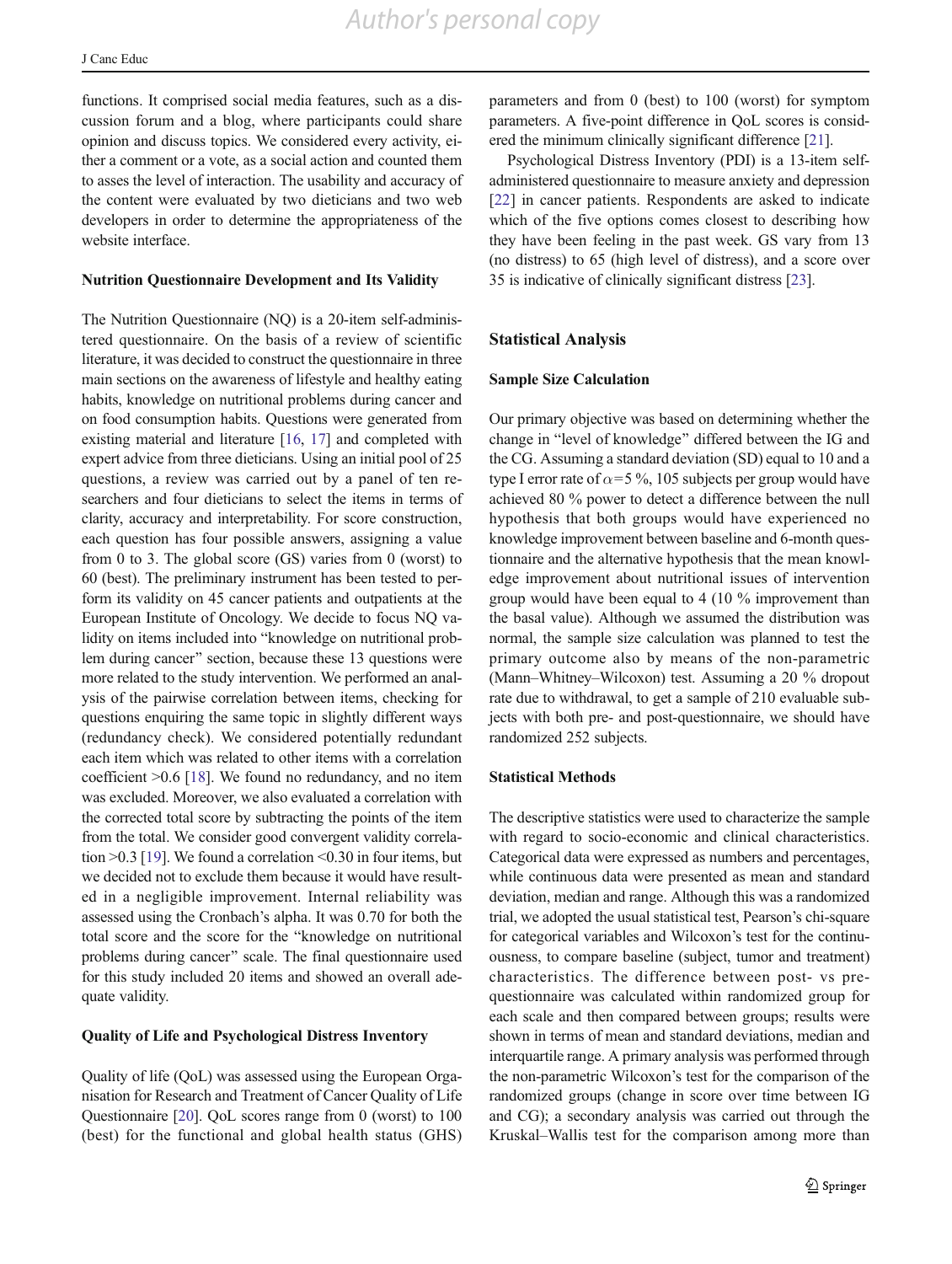# <span id="page-5-0"></span>Table 1 Socio-demographics and clinical characteristics of two study groups (control and intervention groups) at baseline

| $\boldsymbol{p}^{\mathrm{a}}$<br>Controls $(N=61)$<br>Intervention $(N=64)$<br>M<br>$7(11.5\%)$<br>14 (21.9 $\%$ )<br>0.12<br>F<br>54 (88.5 %)<br>50 (78.1 %)<br>$0.14^{b}$<br>Mean (SD)<br>48.4(9.2)<br>51.5(11.4)<br>Median (min-max)<br>$47(30-73)$<br>$50.5(30-73)$<br>Level of education<br><high school<br=""><math>6(9.8\%)</math><br/>10 (15.6 <math>\%</math>)<br/>0.50<br/>High School<br/><math>27(44.3\%)</math><br/>30<math>(46.9\%)</math><br/>&gt;High School<br/>28 (45.9 %)<br/>24 (37.5 %)<br/>Marital status<br/>Single<br/><math>8(13.1\%)</math><br/>14 (21.9 <math>\%</math>)<br/>0.60<br/><math>5(8.2\%)</math><br/>3 (4.7 %)<br/>Living with partner<br/>39 (63.9 %)<br/>Married<br/>35 (54.7 %)<br/>Divorced<br/><math>8(13.1\%)</math><br/>11<math>(17.2 \%)</math><br/>Widow/widowed<br/><math>1(1.6\%)</math><br/><math>1(1.6\%)</math><br/>BMI<sup>c</sup> (categories)<br/>0.84<br/>Underweight <math>(\leq 18.5)</math><br/><math>4(6.6\%)</math><br/><math>6(9.4\%)</math><br/>Normal Weight (18.5-24.9)<br/>37 (60.7 <math>\%</math>)<br/>36 (56.2 %)<br/>Overweight (25-29.9)<br/><math>17(27.9\%)</math><br/>17<math>(26.6\%)</math><br/>Obese <math>( \geq 30)</math><br/><math>3(4.9\%)</math><br/><math>5(7.8\%)</math><br/>0.69<sup>b</sup><br/>23.9(4.0)<br/>Mean (SD)<br/>24.2(4.4)<br/>Median (min-max)<br/>23.4 (17.6-41.0)<br/>24.0 (16.8-40.8)<br/>Weight loss<br/>No<br/>53 (86.9 %)<br/>48 (75.0 %)<br/>0.09<br/>Yes<br/><math>8(13.1\%)</math><br/>16<math>(25.0\%)</math><br/>Tumor site<br/>0.06<br/>44<math>(72.1\%)</math><br/>33 (51.6 <math>\%</math>)<br/><b>Breast</b><br/>Gastrointestinal<br/><math>10(16.4\%)</math><br/>10<math>(15.6\%)</math><br/>Gynaecologic<br/><math>1(1.6\%)</math><br/><math>7(10.9\%)</math><br/><math>2(3.3\%)</math><br/><math>4(6.3\%)</math><br/>Lung<br/>Others<br/><math>4(6.6\%)</math><br/>10<math>(15.6\%)</math><br/>Years since diagnosis<br/><math>6(9.8\%)</math><br/>0.49<br/><math>6(9.4\%)</math><br/>&gt;4 years<br/><math>2-4</math> years<br/><math>10(16.4\%)</math><br/><math>16(25.0\%)</math><br/>45 (73.8 %)<br/>42 (65.6 %)<br/><math>&lt;</math>2 years<br/>Clinical information<br/>Treated with chemotherapy<br/>0.65<br/>32 (52.5 %)<br/>31 (48.4 %)<br/>Treated with radiotherapy<br/><math>6(9.4\%)</math><br/>0.16<br/>11<math>(18.0\%)</math><br/>Treated with hormonotherapy<br/>0.34<br/>11 (18.0 <math>\%</math>)<br/>16<math>(25.0\%</math><br/>Treated with other<br/>0.46<br/><math>6(9.8\%)</math><br/>4 (6.3 <math>\%</math>)<br/>43 (70.5 %)<br/>46 (71.9 %)<br/>0.86<br/>Surgery<br/>Geographical area<br/>North<br/>36 (59.0 %)<br/>34 (53.1 <math>\%</math>)<br/>0.77<br/>Centre<br/><math>9(14.7\%)</math><br/>12<math>(18.7%)</math><br/>South+islands<br/>16<math>(26.2\%)</math><br/>18 (28.2 %)</high> | Characteristics           | Randomization group |  |  |  |
|-----------------------------------------------------------------------------------------------------------------------------------------------------------------------------------------------------------------------------------------------------------------------------------------------------------------------------------------------------------------------------------------------------------------------------------------------------------------------------------------------------------------------------------------------------------------------------------------------------------------------------------------------------------------------------------------------------------------------------------------------------------------------------------------------------------------------------------------------------------------------------------------------------------------------------------------------------------------------------------------------------------------------------------------------------------------------------------------------------------------------------------------------------------------------------------------------------------------------------------------------------------------------------------------------------------------------------------------------------------------------------------------------------------------------------------------------------------------------------------------------------------------------------------------------------------------------------------------------------------------------------------------------------------------------------------------------------------------------------------------------------------------------------------------------------------------------------------------------------------------------------------------------------------------------------------------------------------------------------------------------------------------------------------------------------------------------------------------------------------------------------------------------------------------------------------------------------------------------------------------------------------------------------------------------------------------------------------------------------------------------------------------------------------------------------------------------------------------------------------------------------------------------------------------------------------------------------------------------------------------------------------------------------------------------------------------------------------------------------------------------------------------------------------------------------------------------------------------------|---------------------------|---------------------|--|--|--|
|                                                                                                                                                                                                                                                                                                                                                                                                                                                                                                                                                                                                                                                                                                                                                                                                                                                                                                                                                                                                                                                                                                                                                                                                                                                                                                                                                                                                                                                                                                                                                                                                                                                                                                                                                                                                                                                                                                                                                                                                                                                                                                                                                                                                                                                                                                                                                                                                                                                                                                                                                                                                                                                                                                                                                                                                                                               |                           |                     |  |  |  |
|                                                                                                                                                                                                                                                                                                                                                                                                                                                                                                                                                                                                                                                                                                                                                                                                                                                                                                                                                                                                                                                                                                                                                                                                                                                                                                                                                                                                                                                                                                                                                                                                                                                                                                                                                                                                                                                                                                                                                                                                                                                                                                                                                                                                                                                                                                                                                                                                                                                                                                                                                                                                                                                                                                                                                                                                                                               | Gender                    |                     |  |  |  |
|                                                                                                                                                                                                                                                                                                                                                                                                                                                                                                                                                                                                                                                                                                                                                                                                                                                                                                                                                                                                                                                                                                                                                                                                                                                                                                                                                                                                                                                                                                                                                                                                                                                                                                                                                                                                                                                                                                                                                                                                                                                                                                                                                                                                                                                                                                                                                                                                                                                                                                                                                                                                                                                                                                                                                                                                                                               |                           |                     |  |  |  |
|                                                                                                                                                                                                                                                                                                                                                                                                                                                                                                                                                                                                                                                                                                                                                                                                                                                                                                                                                                                                                                                                                                                                                                                                                                                                                                                                                                                                                                                                                                                                                                                                                                                                                                                                                                                                                                                                                                                                                                                                                                                                                                                                                                                                                                                                                                                                                                                                                                                                                                                                                                                                                                                                                                                                                                                                                                               |                           |                     |  |  |  |
|                                                                                                                                                                                                                                                                                                                                                                                                                                                                                                                                                                                                                                                                                                                                                                                                                                                                                                                                                                                                                                                                                                                                                                                                                                                                                                                                                                                                                                                                                                                                                                                                                                                                                                                                                                                                                                                                                                                                                                                                                                                                                                                                                                                                                                                                                                                                                                                                                                                                                                                                                                                                                                                                                                                                                                                                                                               | Age (years),              |                     |  |  |  |
|                                                                                                                                                                                                                                                                                                                                                                                                                                                                                                                                                                                                                                                                                                                                                                                                                                                                                                                                                                                                                                                                                                                                                                                                                                                                                                                                                                                                                                                                                                                                                                                                                                                                                                                                                                                                                                                                                                                                                                                                                                                                                                                                                                                                                                                                                                                                                                                                                                                                                                                                                                                                                                                                                                                                                                                                                                               |                           |                     |  |  |  |
|                                                                                                                                                                                                                                                                                                                                                                                                                                                                                                                                                                                                                                                                                                                                                                                                                                                                                                                                                                                                                                                                                                                                                                                                                                                                                                                                                                                                                                                                                                                                                                                                                                                                                                                                                                                                                                                                                                                                                                                                                                                                                                                                                                                                                                                                                                                                                                                                                                                                                                                                                                                                                                                                                                                                                                                                                                               |                           |                     |  |  |  |
|                                                                                                                                                                                                                                                                                                                                                                                                                                                                                                                                                                                                                                                                                                                                                                                                                                                                                                                                                                                                                                                                                                                                                                                                                                                                                                                                                                                                                                                                                                                                                                                                                                                                                                                                                                                                                                                                                                                                                                                                                                                                                                                                                                                                                                                                                                                                                                                                                                                                                                                                                                                                                                                                                                                                                                                                                                               |                           |                     |  |  |  |
|                                                                                                                                                                                                                                                                                                                                                                                                                                                                                                                                                                                                                                                                                                                                                                                                                                                                                                                                                                                                                                                                                                                                                                                                                                                                                                                                                                                                                                                                                                                                                                                                                                                                                                                                                                                                                                                                                                                                                                                                                                                                                                                                                                                                                                                                                                                                                                                                                                                                                                                                                                                                                                                                                                                                                                                                                                               |                           |                     |  |  |  |
|                                                                                                                                                                                                                                                                                                                                                                                                                                                                                                                                                                                                                                                                                                                                                                                                                                                                                                                                                                                                                                                                                                                                                                                                                                                                                                                                                                                                                                                                                                                                                                                                                                                                                                                                                                                                                                                                                                                                                                                                                                                                                                                                                                                                                                                                                                                                                                                                                                                                                                                                                                                                                                                                                                                                                                                                                                               |                           |                     |  |  |  |
|                                                                                                                                                                                                                                                                                                                                                                                                                                                                                                                                                                                                                                                                                                                                                                                                                                                                                                                                                                                                                                                                                                                                                                                                                                                                                                                                                                                                                                                                                                                                                                                                                                                                                                                                                                                                                                                                                                                                                                                                                                                                                                                                                                                                                                                                                                                                                                                                                                                                                                                                                                                                                                                                                                                                                                                                                                               |                           |                     |  |  |  |
|                                                                                                                                                                                                                                                                                                                                                                                                                                                                                                                                                                                                                                                                                                                                                                                                                                                                                                                                                                                                                                                                                                                                                                                                                                                                                                                                                                                                                                                                                                                                                                                                                                                                                                                                                                                                                                                                                                                                                                                                                                                                                                                                                                                                                                                                                                                                                                                                                                                                                                                                                                                                                                                                                                                                                                                                                                               |                           |                     |  |  |  |
|                                                                                                                                                                                                                                                                                                                                                                                                                                                                                                                                                                                                                                                                                                                                                                                                                                                                                                                                                                                                                                                                                                                                                                                                                                                                                                                                                                                                                                                                                                                                                                                                                                                                                                                                                                                                                                                                                                                                                                                                                                                                                                                                                                                                                                                                                                                                                                                                                                                                                                                                                                                                                                                                                                                                                                                                                                               |                           |                     |  |  |  |
|                                                                                                                                                                                                                                                                                                                                                                                                                                                                                                                                                                                                                                                                                                                                                                                                                                                                                                                                                                                                                                                                                                                                                                                                                                                                                                                                                                                                                                                                                                                                                                                                                                                                                                                                                                                                                                                                                                                                                                                                                                                                                                                                                                                                                                                                                                                                                                                                                                                                                                                                                                                                                                                                                                                                                                                                                                               |                           |                     |  |  |  |
|                                                                                                                                                                                                                                                                                                                                                                                                                                                                                                                                                                                                                                                                                                                                                                                                                                                                                                                                                                                                                                                                                                                                                                                                                                                                                                                                                                                                                                                                                                                                                                                                                                                                                                                                                                                                                                                                                                                                                                                                                                                                                                                                                                                                                                                                                                                                                                                                                                                                                                                                                                                                                                                                                                                                                                                                                                               |                           |                     |  |  |  |
|                                                                                                                                                                                                                                                                                                                                                                                                                                                                                                                                                                                                                                                                                                                                                                                                                                                                                                                                                                                                                                                                                                                                                                                                                                                                                                                                                                                                                                                                                                                                                                                                                                                                                                                                                                                                                                                                                                                                                                                                                                                                                                                                                                                                                                                                                                                                                                                                                                                                                                                                                                                                                                                                                                                                                                                                                                               |                           |                     |  |  |  |
|                                                                                                                                                                                                                                                                                                                                                                                                                                                                                                                                                                                                                                                                                                                                                                                                                                                                                                                                                                                                                                                                                                                                                                                                                                                                                                                                                                                                                                                                                                                                                                                                                                                                                                                                                                                                                                                                                                                                                                                                                                                                                                                                                                                                                                                                                                                                                                                                                                                                                                                                                                                                                                                                                                                                                                                                                                               |                           |                     |  |  |  |
|                                                                                                                                                                                                                                                                                                                                                                                                                                                                                                                                                                                                                                                                                                                                                                                                                                                                                                                                                                                                                                                                                                                                                                                                                                                                                                                                                                                                                                                                                                                                                                                                                                                                                                                                                                                                                                                                                                                                                                                                                                                                                                                                                                                                                                                                                                                                                                                                                                                                                                                                                                                                                                                                                                                                                                                                                                               |                           |                     |  |  |  |
|                                                                                                                                                                                                                                                                                                                                                                                                                                                                                                                                                                                                                                                                                                                                                                                                                                                                                                                                                                                                                                                                                                                                                                                                                                                                                                                                                                                                                                                                                                                                                                                                                                                                                                                                                                                                                                                                                                                                                                                                                                                                                                                                                                                                                                                                                                                                                                                                                                                                                                                                                                                                                                                                                                                                                                                                                                               |                           |                     |  |  |  |
|                                                                                                                                                                                                                                                                                                                                                                                                                                                                                                                                                                                                                                                                                                                                                                                                                                                                                                                                                                                                                                                                                                                                                                                                                                                                                                                                                                                                                                                                                                                                                                                                                                                                                                                                                                                                                                                                                                                                                                                                                                                                                                                                                                                                                                                                                                                                                                                                                                                                                                                                                                                                                                                                                                                                                                                                                                               |                           |                     |  |  |  |
|                                                                                                                                                                                                                                                                                                                                                                                                                                                                                                                                                                                                                                                                                                                                                                                                                                                                                                                                                                                                                                                                                                                                                                                                                                                                                                                                                                                                                                                                                                                                                                                                                                                                                                                                                                                                                                                                                                                                                                                                                                                                                                                                                                                                                                                                                                                                                                                                                                                                                                                                                                                                                                                                                                                                                                                                                                               |                           |                     |  |  |  |
|                                                                                                                                                                                                                                                                                                                                                                                                                                                                                                                                                                                                                                                                                                                                                                                                                                                                                                                                                                                                                                                                                                                                                                                                                                                                                                                                                                                                                                                                                                                                                                                                                                                                                                                                                                                                                                                                                                                                                                                                                                                                                                                                                                                                                                                                                                                                                                                                                                                                                                                                                                                                                                                                                                                                                                                                                                               | $\mathrm{BMI}^\mathrm{c}$ |                     |  |  |  |
|                                                                                                                                                                                                                                                                                                                                                                                                                                                                                                                                                                                                                                                                                                                                                                                                                                                                                                                                                                                                                                                                                                                                                                                                                                                                                                                                                                                                                                                                                                                                                                                                                                                                                                                                                                                                                                                                                                                                                                                                                                                                                                                                                                                                                                                                                                                                                                                                                                                                                                                                                                                                                                                                                                                                                                                                                                               |                           |                     |  |  |  |
|                                                                                                                                                                                                                                                                                                                                                                                                                                                                                                                                                                                                                                                                                                                                                                                                                                                                                                                                                                                                                                                                                                                                                                                                                                                                                                                                                                                                                                                                                                                                                                                                                                                                                                                                                                                                                                                                                                                                                                                                                                                                                                                                                                                                                                                                                                                                                                                                                                                                                                                                                                                                                                                                                                                                                                                                                                               |                           |                     |  |  |  |
|                                                                                                                                                                                                                                                                                                                                                                                                                                                                                                                                                                                                                                                                                                                                                                                                                                                                                                                                                                                                                                                                                                                                                                                                                                                                                                                                                                                                                                                                                                                                                                                                                                                                                                                                                                                                                                                                                                                                                                                                                                                                                                                                                                                                                                                                                                                                                                                                                                                                                                                                                                                                                                                                                                                                                                                                                                               |                           |                     |  |  |  |
|                                                                                                                                                                                                                                                                                                                                                                                                                                                                                                                                                                                                                                                                                                                                                                                                                                                                                                                                                                                                                                                                                                                                                                                                                                                                                                                                                                                                                                                                                                                                                                                                                                                                                                                                                                                                                                                                                                                                                                                                                                                                                                                                                                                                                                                                                                                                                                                                                                                                                                                                                                                                                                                                                                                                                                                                                                               |                           |                     |  |  |  |
|                                                                                                                                                                                                                                                                                                                                                                                                                                                                                                                                                                                                                                                                                                                                                                                                                                                                                                                                                                                                                                                                                                                                                                                                                                                                                                                                                                                                                                                                                                                                                                                                                                                                                                                                                                                                                                                                                                                                                                                                                                                                                                                                                                                                                                                                                                                                                                                                                                                                                                                                                                                                                                                                                                                                                                                                                                               |                           |                     |  |  |  |
|                                                                                                                                                                                                                                                                                                                                                                                                                                                                                                                                                                                                                                                                                                                                                                                                                                                                                                                                                                                                                                                                                                                                                                                                                                                                                                                                                                                                                                                                                                                                                                                                                                                                                                                                                                                                                                                                                                                                                                                                                                                                                                                                                                                                                                                                                                                                                                                                                                                                                                                                                                                                                                                                                                                                                                                                                                               |                           |                     |  |  |  |
|                                                                                                                                                                                                                                                                                                                                                                                                                                                                                                                                                                                                                                                                                                                                                                                                                                                                                                                                                                                                                                                                                                                                                                                                                                                                                                                                                                                                                                                                                                                                                                                                                                                                                                                                                                                                                                                                                                                                                                                                                                                                                                                                                                                                                                                                                                                                                                                                                                                                                                                                                                                                                                                                                                                                                                                                                                               |                           |                     |  |  |  |
|                                                                                                                                                                                                                                                                                                                                                                                                                                                                                                                                                                                                                                                                                                                                                                                                                                                                                                                                                                                                                                                                                                                                                                                                                                                                                                                                                                                                                                                                                                                                                                                                                                                                                                                                                                                                                                                                                                                                                                                                                                                                                                                                                                                                                                                                                                                                                                                                                                                                                                                                                                                                                                                                                                                                                                                                                                               |                           |                     |  |  |  |
|                                                                                                                                                                                                                                                                                                                                                                                                                                                                                                                                                                                                                                                                                                                                                                                                                                                                                                                                                                                                                                                                                                                                                                                                                                                                                                                                                                                                                                                                                                                                                                                                                                                                                                                                                                                                                                                                                                                                                                                                                                                                                                                                                                                                                                                                                                                                                                                                                                                                                                                                                                                                                                                                                                                                                                                                                                               |                           |                     |  |  |  |
|                                                                                                                                                                                                                                                                                                                                                                                                                                                                                                                                                                                                                                                                                                                                                                                                                                                                                                                                                                                                                                                                                                                                                                                                                                                                                                                                                                                                                                                                                                                                                                                                                                                                                                                                                                                                                                                                                                                                                                                                                                                                                                                                                                                                                                                                                                                                                                                                                                                                                                                                                                                                                                                                                                                                                                                                                                               |                           |                     |  |  |  |
|                                                                                                                                                                                                                                                                                                                                                                                                                                                                                                                                                                                                                                                                                                                                                                                                                                                                                                                                                                                                                                                                                                                                                                                                                                                                                                                                                                                                                                                                                                                                                                                                                                                                                                                                                                                                                                                                                                                                                                                                                                                                                                                                                                                                                                                                                                                                                                                                                                                                                                                                                                                                                                                                                                                                                                                                                                               |                           |                     |  |  |  |
|                                                                                                                                                                                                                                                                                                                                                                                                                                                                                                                                                                                                                                                                                                                                                                                                                                                                                                                                                                                                                                                                                                                                                                                                                                                                                                                                                                                                                                                                                                                                                                                                                                                                                                                                                                                                                                                                                                                                                                                                                                                                                                                                                                                                                                                                                                                                                                                                                                                                                                                                                                                                                                                                                                                                                                                                                                               |                           |                     |  |  |  |
|                                                                                                                                                                                                                                                                                                                                                                                                                                                                                                                                                                                                                                                                                                                                                                                                                                                                                                                                                                                                                                                                                                                                                                                                                                                                                                                                                                                                                                                                                                                                                                                                                                                                                                                                                                                                                                                                                                                                                                                                                                                                                                                                                                                                                                                                                                                                                                                                                                                                                                                                                                                                                                                                                                                                                                                                                                               |                           |                     |  |  |  |
|                                                                                                                                                                                                                                                                                                                                                                                                                                                                                                                                                                                                                                                                                                                                                                                                                                                                                                                                                                                                                                                                                                                                                                                                                                                                                                                                                                                                                                                                                                                                                                                                                                                                                                                                                                                                                                                                                                                                                                                                                                                                                                                                                                                                                                                                                                                                                                                                                                                                                                                                                                                                                                                                                                                                                                                                                                               |                           |                     |  |  |  |
|                                                                                                                                                                                                                                                                                                                                                                                                                                                                                                                                                                                                                                                                                                                                                                                                                                                                                                                                                                                                                                                                                                                                                                                                                                                                                                                                                                                                                                                                                                                                                                                                                                                                                                                                                                                                                                                                                                                                                                                                                                                                                                                                                                                                                                                                                                                                                                                                                                                                                                                                                                                                                                                                                                                                                                                                                                               |                           |                     |  |  |  |
|                                                                                                                                                                                                                                                                                                                                                                                                                                                                                                                                                                                                                                                                                                                                                                                                                                                                                                                                                                                                                                                                                                                                                                                                                                                                                                                                                                                                                                                                                                                                                                                                                                                                                                                                                                                                                                                                                                                                                                                                                                                                                                                                                                                                                                                                                                                                                                                                                                                                                                                                                                                                                                                                                                                                                                                                                                               |                           |                     |  |  |  |
|                                                                                                                                                                                                                                                                                                                                                                                                                                                                                                                                                                                                                                                                                                                                                                                                                                                                                                                                                                                                                                                                                                                                                                                                                                                                                                                                                                                                                                                                                                                                                                                                                                                                                                                                                                                                                                                                                                                                                                                                                                                                                                                                                                                                                                                                                                                                                                                                                                                                                                                                                                                                                                                                                                                                                                                                                                               |                           |                     |  |  |  |
|                                                                                                                                                                                                                                                                                                                                                                                                                                                                                                                                                                                                                                                                                                                                                                                                                                                                                                                                                                                                                                                                                                                                                                                                                                                                                                                                                                                                                                                                                                                                                                                                                                                                                                                                                                                                                                                                                                                                                                                                                                                                                                                                                                                                                                                                                                                                                                                                                                                                                                                                                                                                                                                                                                                                                                                                                                               |                           |                     |  |  |  |
|                                                                                                                                                                                                                                                                                                                                                                                                                                                                                                                                                                                                                                                                                                                                                                                                                                                                                                                                                                                                                                                                                                                                                                                                                                                                                                                                                                                                                                                                                                                                                                                                                                                                                                                                                                                                                                                                                                                                                                                                                                                                                                                                                                                                                                                                                                                                                                                                                                                                                                                                                                                                                                                                                                                                                                                                                                               |                           |                     |  |  |  |
|                                                                                                                                                                                                                                                                                                                                                                                                                                                                                                                                                                                                                                                                                                                                                                                                                                                                                                                                                                                                                                                                                                                                                                                                                                                                                                                                                                                                                                                                                                                                                                                                                                                                                                                                                                                                                                                                                                                                                                                                                                                                                                                                                                                                                                                                                                                                                                                                                                                                                                                                                                                                                                                                                                                                                                                                                                               |                           |                     |  |  |  |
|                                                                                                                                                                                                                                                                                                                                                                                                                                                                                                                                                                                                                                                                                                                                                                                                                                                                                                                                                                                                                                                                                                                                                                                                                                                                                                                                                                                                                                                                                                                                                                                                                                                                                                                                                                                                                                                                                                                                                                                                                                                                                                                                                                                                                                                                                                                                                                                                                                                                                                                                                                                                                                                                                                                                                                                                                                               |                           |                     |  |  |  |
|                                                                                                                                                                                                                                                                                                                                                                                                                                                                                                                                                                                                                                                                                                                                                                                                                                                                                                                                                                                                                                                                                                                                                                                                                                                                                                                                                                                                                                                                                                                                                                                                                                                                                                                                                                                                                                                                                                                                                                                                                                                                                                                                                                                                                                                                                                                                                                                                                                                                                                                                                                                                                                                                                                                                                                                                                                               |                           |                     |  |  |  |
|                                                                                                                                                                                                                                                                                                                                                                                                                                                                                                                                                                                                                                                                                                                                                                                                                                                                                                                                                                                                                                                                                                                                                                                                                                                                                                                                                                                                                                                                                                                                                                                                                                                                                                                                                                                                                                                                                                                                                                                                                                                                                                                                                                                                                                                                                                                                                                                                                                                                                                                                                                                                                                                                                                                                                                                                                                               |                           |                     |  |  |  |
|                                                                                                                                                                                                                                                                                                                                                                                                                                                                                                                                                                                                                                                                                                                                                                                                                                                                                                                                                                                                                                                                                                                                                                                                                                                                                                                                                                                                                                                                                                                                                                                                                                                                                                                                                                                                                                                                                                                                                                                                                                                                                                                                                                                                                                                                                                                                                                                                                                                                                                                                                                                                                                                                                                                                                                                                                                               |                           |                     |  |  |  |

a Pearson's chi-square

<sup>b</sup> Wilcoxon's test

c BMI calculated as weight in kilograms divided by the square of height in metres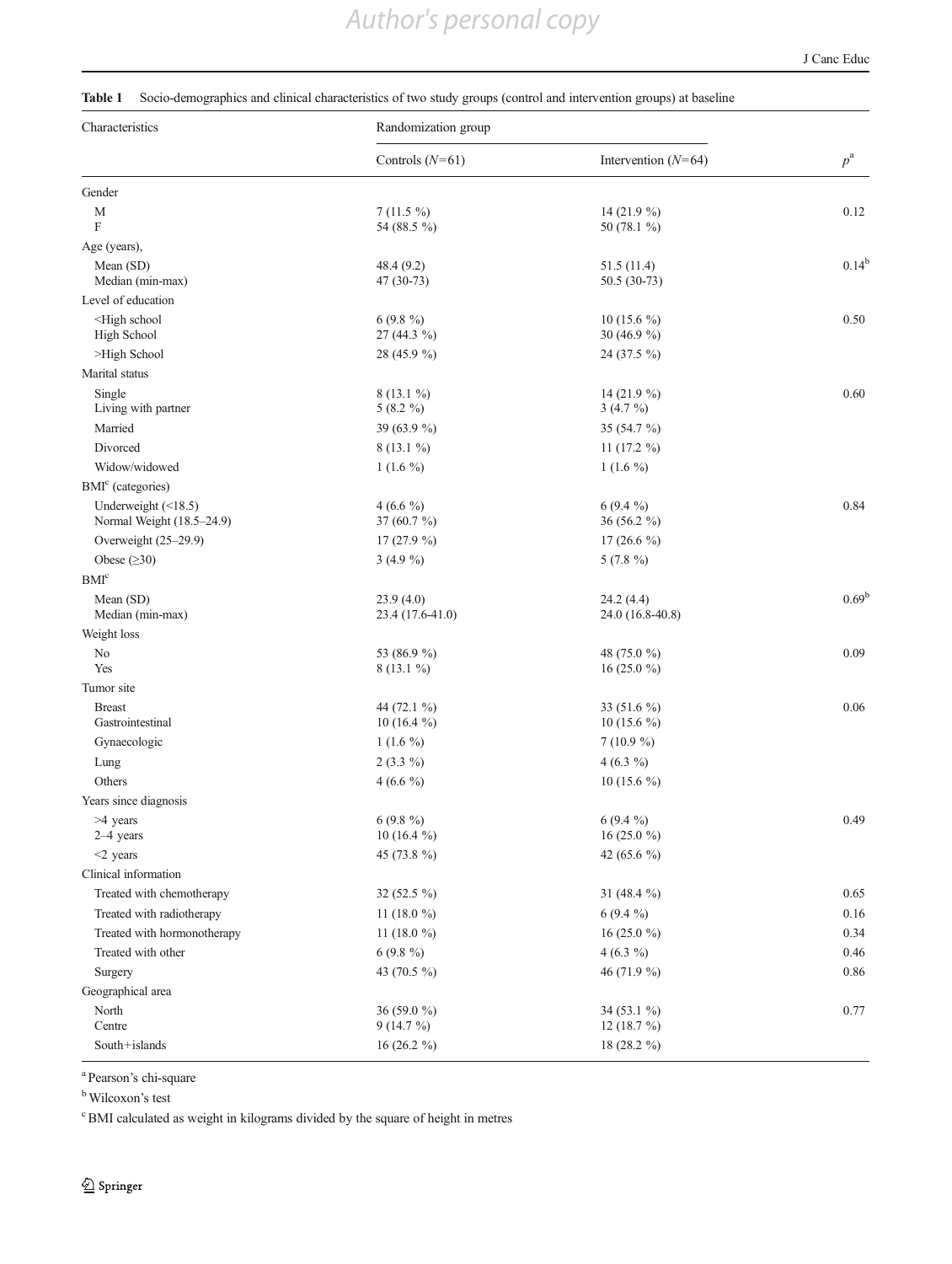<span id="page-6-0"></span>two groups. Any other comparison was performed by the  $t$ test, Wilcoxon's test or Kruskal–Wallis test depending on the violation of the normality assumption and the number of groups to be compared. Least square means (SE) were also presented, for the differences over time, which take into account baseline unbalances.

# Results

During the study period, 447 subjects filled in the inclusion criteria form on the website. Due to the large number of noneligible subjects and dropouts over the study period (56 and 13 %, respectively), and despite a 6-month prolongation of the time of enrolment, we were not able to reach the planned sample size. Reasons for ineligibility were mainly due to significant weight loss (28 %), receiving palliative care (23 %) and lack of e-mail address (16 %) (Online Resource 2). One hundred and thirty-eight subjects (31 %) were finally randomized in the two study groups as shown in the participation flowchart (Online Resource 3). One hundred and twentyfive subjects were included into the study, and randomization allocated 64 and 61 subjects to the IG and CG groups, respectively. Demographic and clinical characteristics of participants

|  |  | Table 2 Comparison between 6-month and baseline data for participants who completed both pre- and post-Nutrition Questionnaire $(N=74)$ |  |  |  |  |
|--|--|-----------------------------------------------------------------------------------------------------------------------------------------|--|--|--|--|
|--|--|-----------------------------------------------------------------------------------------------------------------------------------------|--|--|--|--|

| Characteristics                             | Controls $(N=39)$ |              | Intervention $(N=35)$ |             |                  |               |                   |               |  |
|---------------------------------------------|-------------------|--------------|-----------------------|-------------|------------------|---------------|-------------------|---------------|--|
|                                             |                   |              | No interaction        |             | Low interactions |               | High interactions |               |  |
|                                             | $N = 39$          |              | $N = 11$              |             | $N = 10$         |               | $N = 14$          |               |  |
|                                             | <b>Baseline</b>   | 6-month      | <b>Baseline</b>       | 6-month     | <b>Baseline</b>  | 6-month       | <b>Baseline</b>   | 6-month       |  |
| Diet                                        |                   |              |                       |             |                  |               |                   |               |  |
| Global score (all items) $a$                |                   |              |                       |             |                  |               |                   |               |  |
| Mean (SD)                                   | 42.4(8.2)         | 49.8 $(6.3)$ | 42.5(11.2)            | 46.3(8.5)   | 41.2(8.8)        | 46.3(6.0)     | 44.7(8.9)         | 52.6(5.2)     |  |
| Median (Q1-Q3)                              | $42(36-50)$       | $51(47-53)$  | 43 (35-49)            | $48(46-50)$ | $44(37-48)$      | $46(42 - 51)$ | $48.5(37-50)$     | $54.5(51-56)$ |  |
| Change (6m-baseline) <sup>b, c</sup>        |                   |              |                       |             |                  |               |                   |               |  |
| Mean (SD)                                   | 7.4(8.3)          |              | 3.7(9.5)              |             | 5.1(6.2)         |               | 7.9(6.5)          |               |  |
| Median $(Q1-Q3)$                            | 7(1, 13)          |              | $2(-1, 7)$            |             | 4.5(0, 7)        |               | 7(3, 8)           |               |  |
| Lifestyle and healthy eating (items $1-3$ ) |                   |              |                       |             |                  |               |                   |               |  |
| Mean (SD)                                   | 7.8(1.3)          | 8.3(0.9)     | 7.8(1.1)              | 8.0(0.8)    | 7.1(1.4)         | 7.5(1.2)      | 7.9(1.1)          | 8.2(0.8)      |  |
| Median (Q1-Q3)                              | $8(8-9)$          | $8(8-9)$     | $8(7-9)$              | $8(8-8)$    | $8(6-8)$         | $8(7-8)$      | $8(8-9)$          | $8(8-9)$      |  |
| Change (6m-baseline)                        |                   |              |                       |             |                  |               |                   |               |  |
| Mean (SD)                                   | 0.5(1.3)          |              | 0.2(1.0)              |             | 0.4(1.8)         |               | 0.3(1.4)          |               |  |
| Median $(Q1-Q3)$                            | 0(0, 1)           |              | 0(0, 0)               |             | 0.5(0, 2)        |               | 0(0, 0)           |               |  |
| Nutrition and cancer knowl (items 4-16)     |                   |              |                       |             |                  |               |                   |               |  |
| Mean (SD)                                   | 25.3(7.5)         | 31.8(4.8)    | 25.5(9.7)             | 29.1(8.3)   | 24.8(8.2)        | 28.6(4.8)     | 27.4(9.0)         | 34.3(5.1)     |  |
| Median (Q1-Q3)                              | $26(20-32)$       | $33(30-34)$  | $29(17-32)$           | $31(27-33)$ | $26(21-31)$      | $28.5(25-32)$ | $31(18-34)$       | $35.5(32-39)$ |  |
| Change $(6m$ -baseline) <sup>d</sup>        |                   |              |                       |             |                  |               |                   |               |  |
| Mean (SD)                                   | 6.5(7.8)          |              | 3.5(8.9)              |             | 3.8(6.5)         |               | 6.9(6.7)          |               |  |
| Median $(Q1-Q3)$                            | 6(0, 11)          |              | $2(-2, 8)$            |             | $3(-2, 6)$       |               | 5(2, 9)           |               |  |
| Food habits (items 17-20)                   |                   |              |                       |             |                  |               |                   |               |  |
| Mean (SD)                                   | 9.3(1.7)          | 9.7(1.9)     | 9.2(1.8)              | 9.2(2.0)    | 9.3(2.1)         | 10.2(1.6)     | 9.4(1.3)          | 10.1(1.3)     |  |
| Median $(Q1-Q3)$                            | $10(8-10)$        | $10(9-11)$   | $10(9-10)$            | $10(8-10)$  | $10(9-11)$       | $11(9-11)$    | $10(8-10)$        | $10(9-11)$    |  |
| Change (6m-baseline)                        |                   |              |                       |             |                  |               |                   |               |  |
| Mean (SD)                                   | 0.4(1.9)          |              | 0.0(1.6)              |             | 0.9(1.4)         |               | 0.7(1.4)          |               |  |
| Median (Q1-Q3)                              | 0(0, 2)           |              | $0(-1, 1)$            |             | 1(0, 1)          |               | 0.5(0, 1)         |               |  |

Positive values of change represent improvement over time; negative values represent worsening. All tests were performed by the Kruskal–Wallis test  $a_p$  value for the baseline comparison (four groups)=0.65

 $b$  *p* value on change (four groups)=0.45

 $c_p$  value on change (three IG subgroups)=0.33

 $d_p$  value on change (four groups)=0.51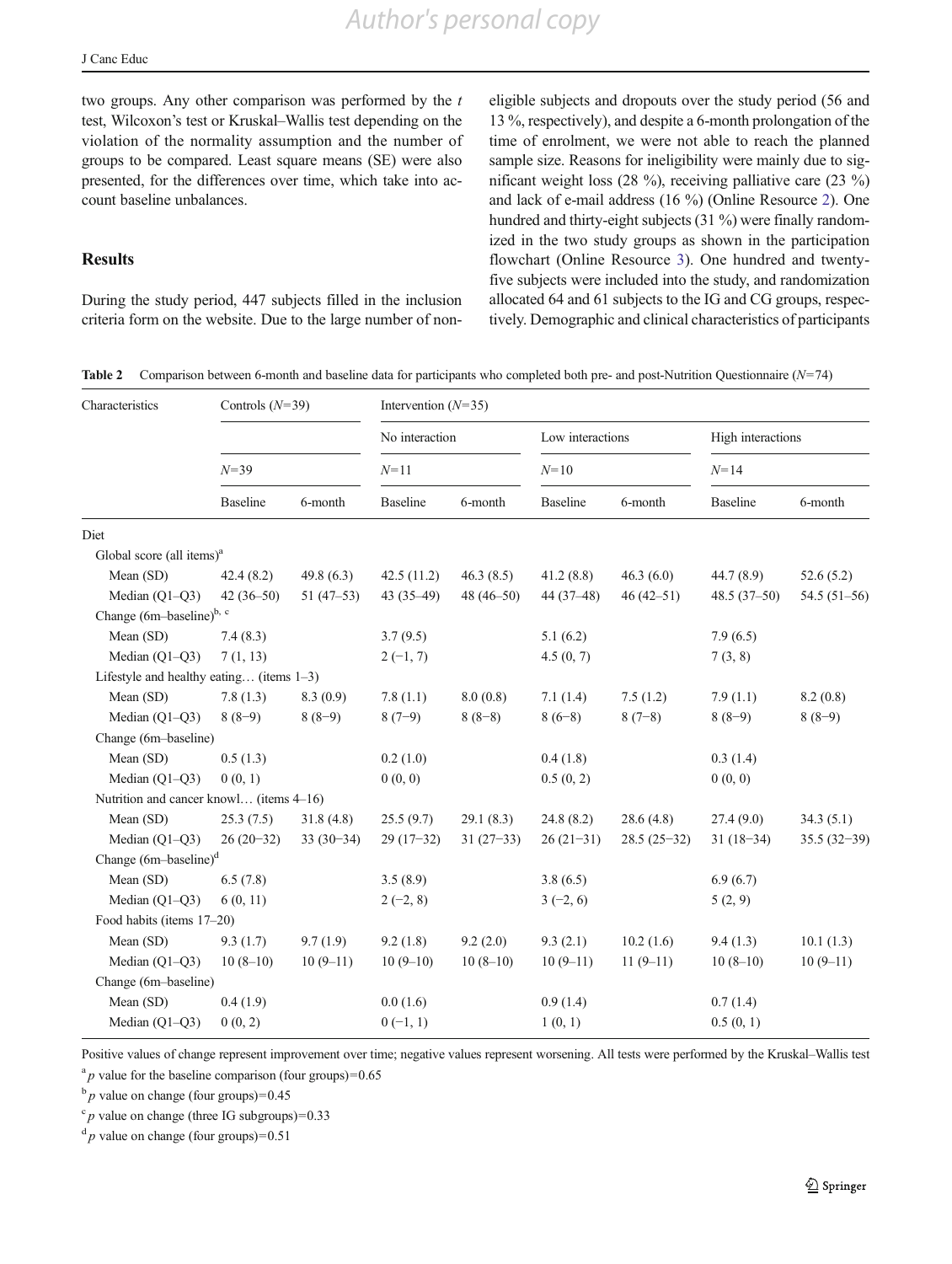<span id="page-7-0"></span>at baseline are detailed in Table [1](#page-5-0). There were more females, 88.5 %, in the control group and 78.1 % in the intervention group, with a mean age of  $48.4 \pm 9.2$  years (CG) and  $51.5 \pm$ 11.4 years (IG). They were married, with a high school level of education and on average had a normal weight. The most common tumor site was breast cancer (72.1 % for CG, 51.6 % for IG), and subjects were mainly newly diagnosed  $\ll$  years from diagnosis) with cancer (73.8 % for CG, 65.6 % for IG), undergone surgery and were treated with chemotherapy. More than 50 % of patients came from the Northern Italy with no difference between groups (59.0 % for CG, 53.1 % for IG). Over the study period, numerous contents were published (see Online Resource 1) such as Baseline and Weekly contents and in-depth blog examinations available in the Blog section. The IG (64 subjects) actively participated to the discussion forum, blog and content interaction, posting 97 messages or comments and voting 196 discussions or articles, resulting in a total of 293 social actions.

After the six-month intervention, only 74 subjects completed the final assessment (Online Resource 3) filling in the three post-study questionnaires: 39 in the CG and 35 in the IG. A primary analysis, based on change in score over time for two groups, showed no statistically significant differences between IG and CG (data not shown). For the secondary analysis, we divided the IG into three subgroups depending on the website activities: no interaction (NI)  $(n=11; 31 \%)$ , subjects with less than five activities, low interaction (LI)  $(n=10;$ 29 %) and subjects with more than five activities, high interaction (HI)  $(n=14; 40\%)$ .

Table [2](#page-6-0) presents the results of the NQ. Considering all subjects (IG and CG), there was a statistically significant increase over time in the GS after the intervention (baseline vs 6 month;  $+6.6$ ,  $p<0.0001$ , data not shown), with no significant difference between CG and all sub-groups of IG (CG +7.4; IG NI +3.7; IG LI +5.1; IG HI +7.9;  $p=0.45$ ). As expected, the observed improvement over time was largely attributable to the "nutrition and cancer knowledge" section (baseline vs 6month;  $+5.7$ ,  $p<0.0001$ , data not shown), though no statistically significant difference was detected between groups (CG +6.5; IG NI +3.5; IG LI +3.8; IG HI +6.9;  $p=0.51$ ). On the contrary, changes over time attributable to "lifestyle and healthy eating" and "food habits" sections were totally negligible (+0.4 and +0.5, respectively, data not shown) with no significant difference between groups.

Table 3 Comparison between 6-month and baseline data for participants who completed both pre- and post-Psychological Distress Inventory (PDI) and Quality of Life (QoL) Questionnaires  $(N=74)$ 

| Characteristics                      | Controls $(N=39)$                                                                                                                                      |             | Intervention $(N=35)$              |             |                 |                   |                    |               |  |
|--------------------------------------|--------------------------------------------------------------------------------------------------------------------------------------------------------|-------------|------------------------------------|-------------|-----------------|-------------------|--------------------|---------------|--|
|                                      |                                                                                                                                                        |             | No interaction<br>Low interactions |             |                 | High interactions |                    |               |  |
|                                      | $N = 39$                                                                                                                                               |             | $N = 11$                           |             | $N = 10$        |                   | $N = 14$           |               |  |
|                                      | <b>Baseline</b>                                                                                                                                        | 6-month     | Baseline                           | 6-month     | <b>Baseline</b> | 6-month           | <b>Baseline</b>    | 6-month       |  |
| PDI <sup>a</sup>                     |                                                                                                                                                        |             |                                    |             |                 |                   |                    |               |  |
| Global score                         |                                                                                                                                                        |             |                                    |             |                 |                   |                    |               |  |
| Mean $(SD)^b$                        | 32.8(8.9)                                                                                                                                              | 32.6(8.2)   | 29.7(7.4)                          | 33.0(8.1)   | 30.4(8.2)       | 32.3(10.7)        | 33.7(6.1)          | 32.0(7.7)     |  |
| Median $(Q1-Q3)$ 33 $(26-38)$        |                                                                                                                                                        | $31(26-40)$ | $28(26-35)$                        | $31(26-35)$ | $28(24-40)$     | $28(25-40)$       | $32.5(30-39)$      | $54.5(27-37)$ |  |
| Change $(6m$ -baseline) <sup>c</sup> |                                                                                                                                                        |             |                                    |             |                 |                   |                    |               |  |
| Mean (SD)                            | $-0.20(5.5)$                                                                                                                                           |             | 3.3(6.8)                           |             | 1.9(10.7)       |                   | $-1.7(4.8)$        |               |  |
| Median (Q1-Q3) $0(-5, 4)$            |                                                                                                                                                        |             | $2(-1, 6)$                         |             | $1(-4, 7)$      |                   | $-1.5(-5, 1)$      |               |  |
| $QoL$ $(GHS)d$                       |                                                                                                                                                        |             |                                    |             |                 |                   |                    |               |  |
| Global score                         |                                                                                                                                                        |             |                                    |             |                 |                   |                    |               |  |
| Mean $(SD)^e$                        | 56.0(20.7)                                                                                                                                             | 60.9(18.8)  | 59.1(26.5)                         | 57.6(22.8)  | 64.2(16.7)      | 64.2(19.7)        | 63.1(18.7)         | 67.3(22.0)    |  |
|                                      | Median (Q1-Q3) 58.3 (41.7-66.7) 66.7 (50.0-75.0) 66.7 (58.3-75.0) 58.3 (50.3-75.0) 62.5 (50.0-75.0) 62.5 (50.0-75.0) 66.7 (58.3-75.0) 75.0 (50.0-83.3) |             |                                    |             |                 |                   |                    |               |  |
| Change $(6m–baseline)^f$             |                                                                                                                                                        |             |                                    |             |                 |                   |                    |               |  |
| Mean (SD)                            | 4.9(19.8)                                                                                                                                              |             | $-1.5(27.1)$                       |             | 0(18.4)         |                   | 4.2(15.9)          |               |  |
| Median (Q1-Q3) $0$ (-8.3, 25)        |                                                                                                                                                        |             | $-8.3(-16.7, 8.3)$                 |             | $1(-8.3, 16.7)$ |                   | $4.2 (-8.3, 16.7)$ |               |  |

PDI Psychological Distress Inventory, QoL-GHS quality of life-global health status

<sup>a</sup> Positive values represent PDI worsening over time; negative values represent PDI improvements over time

 $b$  p value on comparing the baseline, 0.44

 $c_p$  value on comparison of the delta, 0.28

<sup>d</sup> Positive changes represents improvements, negative changes represent deterioration of QoL over time

 $e^e$  *p* value on comparing the baseline, 0.39

 $f_p$  value for comparison of the changes over time, 0.42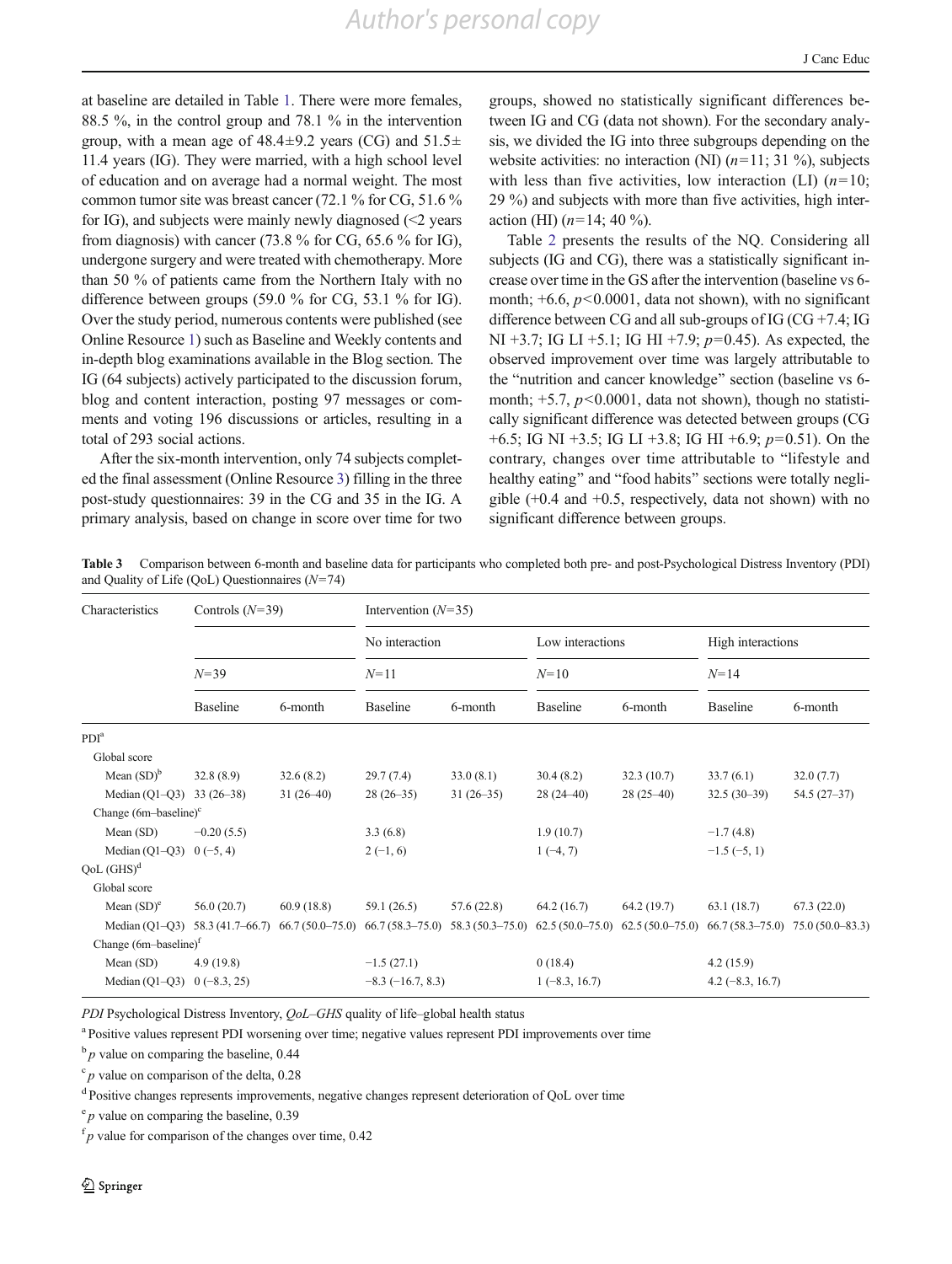The calculated mean PDI global score at baseline was 32.8 and 31.5, respectively, for the CG and IG, and comparison between baseline and 6-month scores for PDI in the CG and subgroups of IG is shown in Table [3](#page-7-0). We found a decreased PDI global score (improvement) in the CG (−0.2), and in the HI of IG  $(-1.7)$ , whereas we found an increased PDI score (worsening) in the IG NI (+3.3) (Table [3](#page-7-0) and Online Resource 6). However these changes were not significantly different between groups  $(p=0.28)$ .

The results for the QoL questionnaire are presented in Table [3](#page-7-0) and in Online Resource 4. We found an increased GHS both in CG and IG (adjusted LSMeans +3.5 and +2.8 points, respectively), with no statistical difference between groups  $(p=0.87)$ . Statistically significant changes were found in the "Role Functioning" scale (Online Resource 4). CG showed a decrease score, while the IG presented an increase over the intervention period, respectively of −6.3 points and +5.1 points adjusted for baseline unbalance  $(p=0.016)$ . The changes in the other scales and symptoms were not statistically significant.

# Discussion and Conclusion

#### Discussion

This randomized intervention study is one of the first to evaluate the effects of a website to support Italian cancer patients in management of common eating problems during or after cancer treatment. We measured the change in knowledge on nutritional problems during cancer, the level of psychological distress and the quality of life at the end of a 6-month intervention period. We hypothesized a positive effect in cancer patients but our hypotheses were not confirmed. The results show some changes for subjects who completed the intervention, and some trend points were in the positive direction in the more active subjects (IG), compared to the CG, but the changes were not statistically significant.

Several reasons may account for this lack of effect. The major factor was the limited sample size. We planned a larger study population, but we suffered many more non-eligible (56 %) and dropout (28 %) subjects than expected (Online Resource 3), and at the same time, the website engagement was low. Therefore, the final number of subjects included in the analysis was small. However, this issue is consistent with other studies on the use of Internet interventions [\[2,](#page-10-0) [4](#page-10-0)]. Among individuals with chronic disease, the use of the Internet has increased steadily and it seems an important step for health information [[24](#page-10-0)]. But despite this fact, recent data revealed cancer patients had a lower access than the general population [[2\]](#page-10-0). To overcome this aspect, we set up a recruitment not restricted in terms of location, cancer type, treatment and gender to give a realistic reflection of the Italian cancer patients using the Internet. But unexpectedly, we obtained a final sample size that was too small to have enough power to draw any conclusion, with a remarkable prevalence of females with cancer of the breast (Table [1\)](#page-5-0).

Another important aspect to take into consideration is the nature of cancer itself. Cancer is a complex disease, and its treatments may create severe stress situations from depression, anxiety, loneliness, uncertainty and loss of control to fear about cancer recurrence [[25](#page-10-0)]. In our study, cancer type, stage and treatment were self-reported by participants. No access of personal medical records and any face-to-face interaction was planned, and this could have affected our data. Cancer treatments may account for a minimal change or a worsening in outcomes in case of progressive disease. Progressive cancer disease can affect social functioning and performance [[22\]](#page-10-0), and screening for psychological distress is recommended in cancer subjects. Depending on tool choice, inclusion criteria and chosen population, the distress prevalence varied between 20 and 40 % in cancer patients showing at least subclinical symptoms of anxiety or depression [\[26\]](#page-10-0). In our study population, psychological distress was moderate at baseline (PDI= 32.8 in the CG and 31.5 in the IG); only subjects who scored over 35 manifested clinically significant distress (Online Resource 5). The higher improvement rate after the intervention period was found in the HI group, though the results were not statistically significant (Online Resource 6). Web-based interventions providing supportive care and information [\[11,](#page-10-0) [12\]](#page-10-0) and treatment of distress are likely to result in higher quality of life, satisfaction with care and better adherence to treatment [\[27\]](#page-10-0), but a key issue is whether or not distress is actually amenable to treatment and what treatment works best for whom.

The lack of a change in the score may be due to the fact that the support approaches (nutritional tips, recommendations, advice) were insufficient for a positive impact on the QoL or the psychological distress, or the intervention expectancy was too high, or the control group beneficiated for the intervention, though they had no direct access to the website. The contents provided by e-mail were adequate for their needs and knowledge.

Among subjects who completed the final assessment, more than 60 % of the participants reported high levels of satisfaction (very much and quite) with the intervention, though they asked for more interaction and detailed information. We published contents on the website and sent weekly information by e-mail (see Online Resource 1); we involved a group of experts to answer specific questions and to ensure more engagement of participants in the blog and forum. Probably, the study moderator and the small number of active participants had influenced the value of the forum in general, its appeal and its usefulness as a community of interrelated users. More research is needed to better understand how to tailor support interventions that fit patient personality types and individual preferences.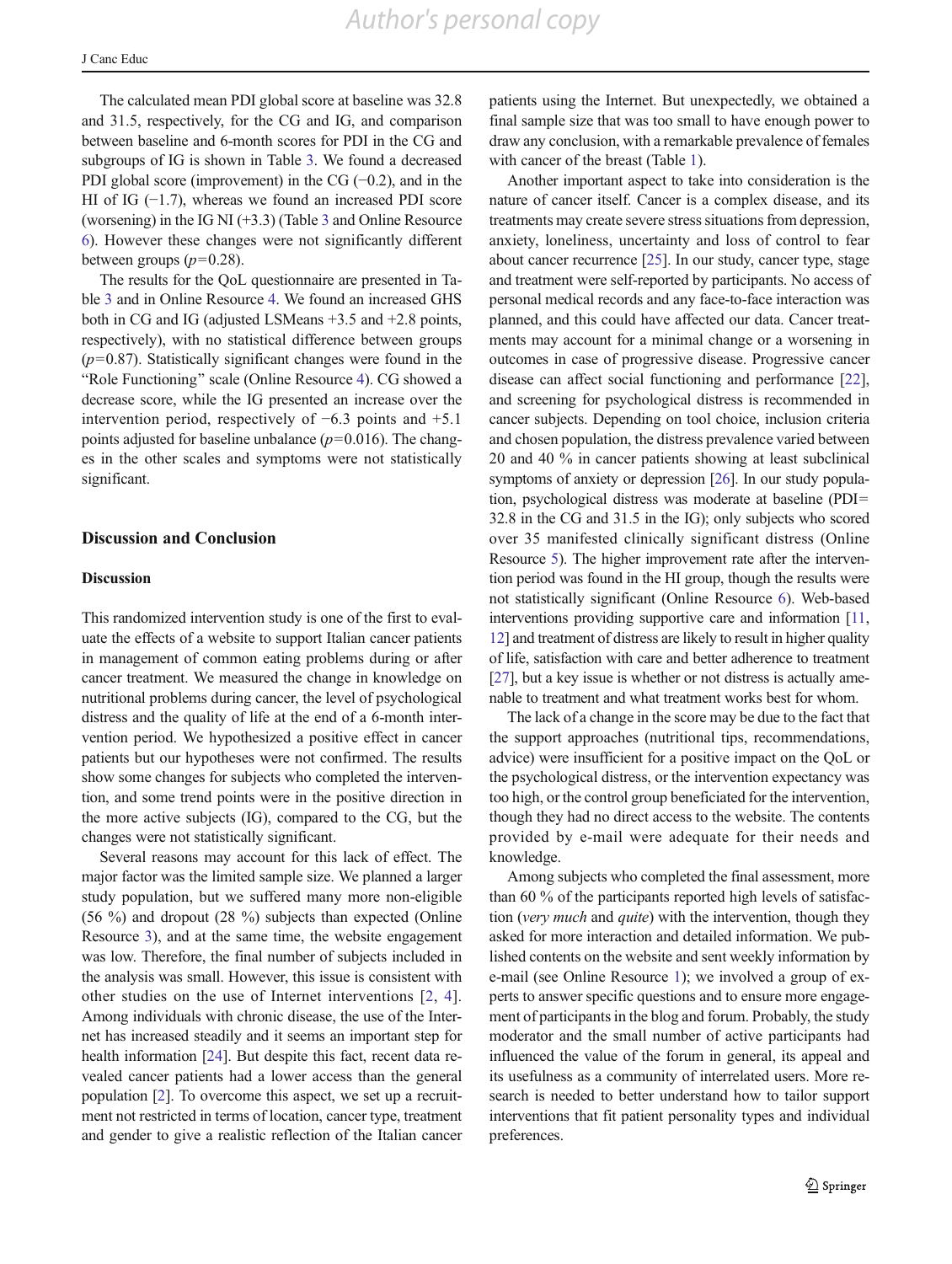The QoL questionnaire was analyzed by comparing means and median between groups through non-parametric tests. In literature, the interpretation of the comparison of QoL questionnaires over time and between groups is reported in several ways. The EORTC scoring manual [[28](#page-10-0)] introduced the "minimal clinically important difference" (MID) suggesting that "The fact that a change is statistically significant does not necessarily imply that it also has clinical significance^. Lydick and Epstein [\[29\]](#page-10-0) proposed two different approaches: the "anchor-based interpretation", which links health-related QoL to known clinically relevant indicator or to patientdetermined rating of change, and the "distribution-based interpretation". These approaches were then further developed by Osoba [[21\]](#page-10-0) and King [\[30](#page-10-0)]. Osoba created a short questionnaire (SQ) to be filled in immediately after the completion of the last QoL questionnaire. Based on the SQ, each subject classified himself/herself and his/her health perception as "improved", "no change" or "deteriorated". Another re-searcher, Bedard et al. [\[31](#page-10-0)], used the "overall health" and the "overall QoL" (questions  $Q29$  and  $Q30$ ) as "anchor". Subjects were able to rate their overall health status, and changes of two units were used to classify subjects as "improved", "deteriorated" or "no change". For each functional scale/symptom, "mean change over time was calculated for each patient who improved, deteriorated or remained stable". In the present paper, we adopted the approach of Bedard. We found 14.9, 77.0 and 8.1 % of "improved", "no change" and "deteriorated", respectively, which were very close to the percentages reported by Bedard (15.2, 75.2 and 9.5 %, respectively). However, the very small sample size (74 versus 210 subjects) did not allow us to estimated the MID with sufficient reliability (data not shown). However, the single statistically significant result we found on the "role" functioning" scale (Online Resource 4) is consistent with the result reported by Bedard [\[31](#page-10-0)]. King [\[30](#page-10-0)] based the subject stratification on clinical status, since "groups with lower clinical status generally have worse QoL^. The grouping was based on performance status, weight loss, toxicity, extent of disease, disease progression and prognosis. Differences between "adjacent" clinical groups were presented. We grouped subjects according to weight loss, but unfortunately, we found 63 out of 74 subjects with no weight loss and all the remaining patients but one with a weight loss  $\leq$  10 %. Our sample size was too small to allow any kind of patients' sub-grouping based on clinical status.

Considering the strengths of the study, this is, to our knowledge, the first study to evaluate effects of the use of a website to support Italian cancer patients in management on common eating and nutritional problems during cancer treatments. In addition, the use of a randomized design, the recruitment of participants throughout the country as well as a validated tool for content management, social interaction and online questionnaire administration can be considered as major strengths.

Our study had however some limitations. Though reasons for refusal were unknown, we experienced a low participation rate. The web-based approaches can represent the major limiting factor. On-line intervention studies require a larger samples size to allow monitoring and controlling for potential confounders and heterogeneity [\[32\]](#page-10-0). Another factor that could have influenced the results or hindered the demonstration of the effect of the intervention is the short intervention time. Published studies are generally limited to 3 to 6 months follow-up period, and this time period might not be sufficient to measure any change in behaviour, knowledge and QoL or psychological distress [\[2](#page-10-0)]. In addition, the use of tools such as NQ, PDI and the QoL used as measurement, even if validated instruments, may be not suitable for the online users, and a standardization of instruments for such intervention is recommended to enable comparison across these studies.

## **Conclusion**

This study represents an example of model for communication between cancer patients and researchers involved at different levels in cancer care. This website can help cancer patients experiencing eating and nutritional problems. Patients can ask questions and raise concerns with health-care professionals through this web-based tool. Such tools are unlikely to replace face-to-face patient–practitioner consultation, but it should support and reinforce communication between them. Patient–practitioner relationship may have an important influence on patients' health outcomes and must be taken into account. Despite the lack of significant effects, critical points may be of interest to researchers and organization working with cancer patients. Advancements in health information technologies that support patient are providing new opportunities to involve patients in their care. Patient-centred approach to health care is a key characteristic of quality health care, and nowadays, the need for innovative and sustainable communication models is more important than ever.

Acknowledgments The present work was funded by EuroCancerComs project in the framework of the FP 7 Science in Society Programme— Project number: 230548. Special thanks are due to the Organization of European Cancer Institutes (OECI), the Italian Association for cancer patients, their families and friend (AIMaC), the Italian Federation of Volunteer-Based Cancer Organizations (FAVO), the Italian cancer network Alleanza Contro il Cancro (ACC) and the European Institute of Oncology (IEO). We thank William Russel-Edu for the help with the literature and Cristina Vanazzi for the illustrations used in the website. We thank the group of experts involved in the study for their help, suggestions and comments: Chiara Catania, oncologist, European Institute of Oncology (medical oncology); Elisabetta Iannelli, patient representative, FAVO (legal aspect); Emanuela Omodeo Salè, pharmacist, European Institute of Oncology (medicinal drugs); Rosa Oricchio, psychologist, AIMaC; Anna Rita Sabbatini, dietician, European Institute of Oncology (nutrition) and Alberto Sbanotto, oncologist expert on palliative care, European Institute of Oncology.